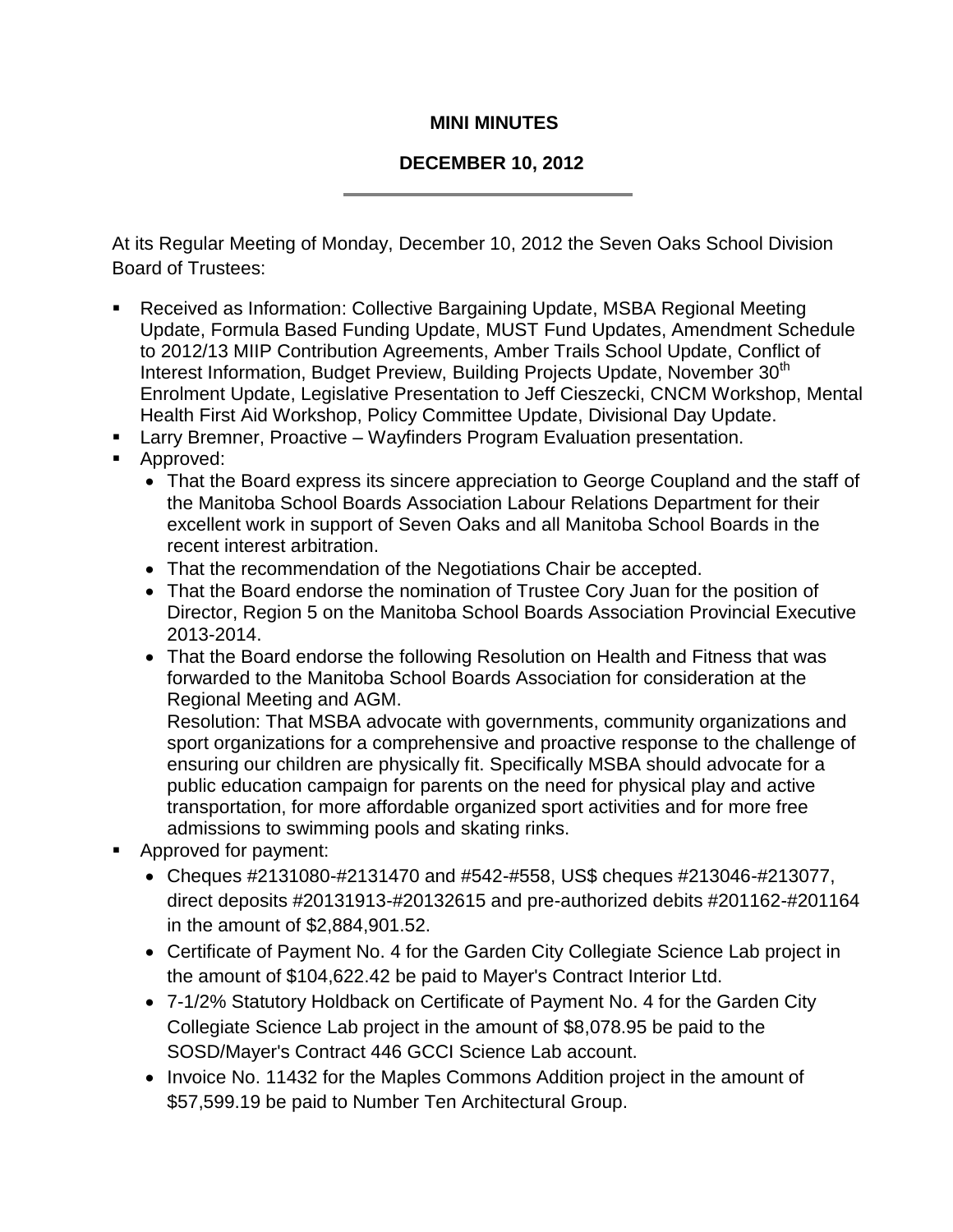- Invoice No. 11436 for the Garden City Collegiate Science Lab project in the amount of \$1,232.28 be paid to Number Ten Architectural Group.
- Conference Reports received from:
	- Raj Brar, Teacher, Elwick Community School: Daily 5 and Café Workshop with Gail and Joan - The Two Sisters, October 23 and 24, 2012 - Oakbrook, Illinois.
	- Cara Seidel and Heather Graham, Teachers, Constable Edward Finney: Complexities: Encounters with the Pedagogical Project of Reggio Emilia Conference, October 19 and 20, 2012 - New Westminster, British Columbia.
	- Cindy Shields, Teacher, Elwick Community School: Daily 5 and Café Workshop with Gail and Joan - The Two Sisters, October 23 and 24, 2012 - Oakbrook, Illinois.
	- Shauna Neufeld, Teacher, Collicutt School: Complexities: Encounters with the Pedagogical Project of Reggio Emilia Conference, October 19 and 20, 2012 - New Westminster, British Columbia.
	- Diane Nickel, Teacher, École Leila North Community School: Association canadienne des professeurs d'immersion (ACPI), October 25 to 27, 2012 - Montreal, Quebec.
	- Tannis Silver, Teacher, École Leila North Community School: Association canadienne des professeurs d'immersion (ACPI), October 25 to 27, 2012 - Montreal, Quebec.
- **Correspondence received from:** 
	- The Public Schools Act: Shared Services Regulation.
	- Keith Thomas, Risk Manager, MSBA: School Security Survey Report.
	- Safe Schools for All: Creating A Positive School Climate Workshop, January 25, 2013.
	- Manitoba Healthy Living: Healthy Schools Grant (Community-Based Funding) for the 2012-2013 school year.
	- Honourable Nancy Allan, Minister of Education: Manitoba Music Month Grant Application 2012-2013.
	- Centre for Professional & Applied Ethics, University of Manitoba: Fifth Ethics Essay Competition for Grade 11 & 12 students in Manitoba.
	- Andrea Kehler, Executive Assistant, MSBA: Confirming Seven Oaks School Division Board of Trustees nomination of Evelyn Myskiw for position of Region 5 Director.
	- S4 Standards Exams.
	- Heather Demetrioff, Associate Director, MSBA: Raffle Donations for 2013 Convention.
	- MSBA e-bulletin November 28, 2012.
	- Manitoba Education Research Network: Call for Presentations Winter Forum.
	- R. John Weselake, A/Executive Director, PSFB: Revision of the School Building Space Standards - Gymnasium Space.
	- George Coupland, Director, Labour Relations, MSBA: Personal Use of Computers: Diminished Expectation of Privacy Supreme Court Decision R.V. Cole.
	- Labour Relations, Manitoba Schools Boards Association: November 2012 Update CPI, Unemployment Rate & Regional Trends.
	- Bob Craddock, Director, Assessment Services Department, Workers Compensation Board of Manitoba: 2013 WCB Assessment Rate.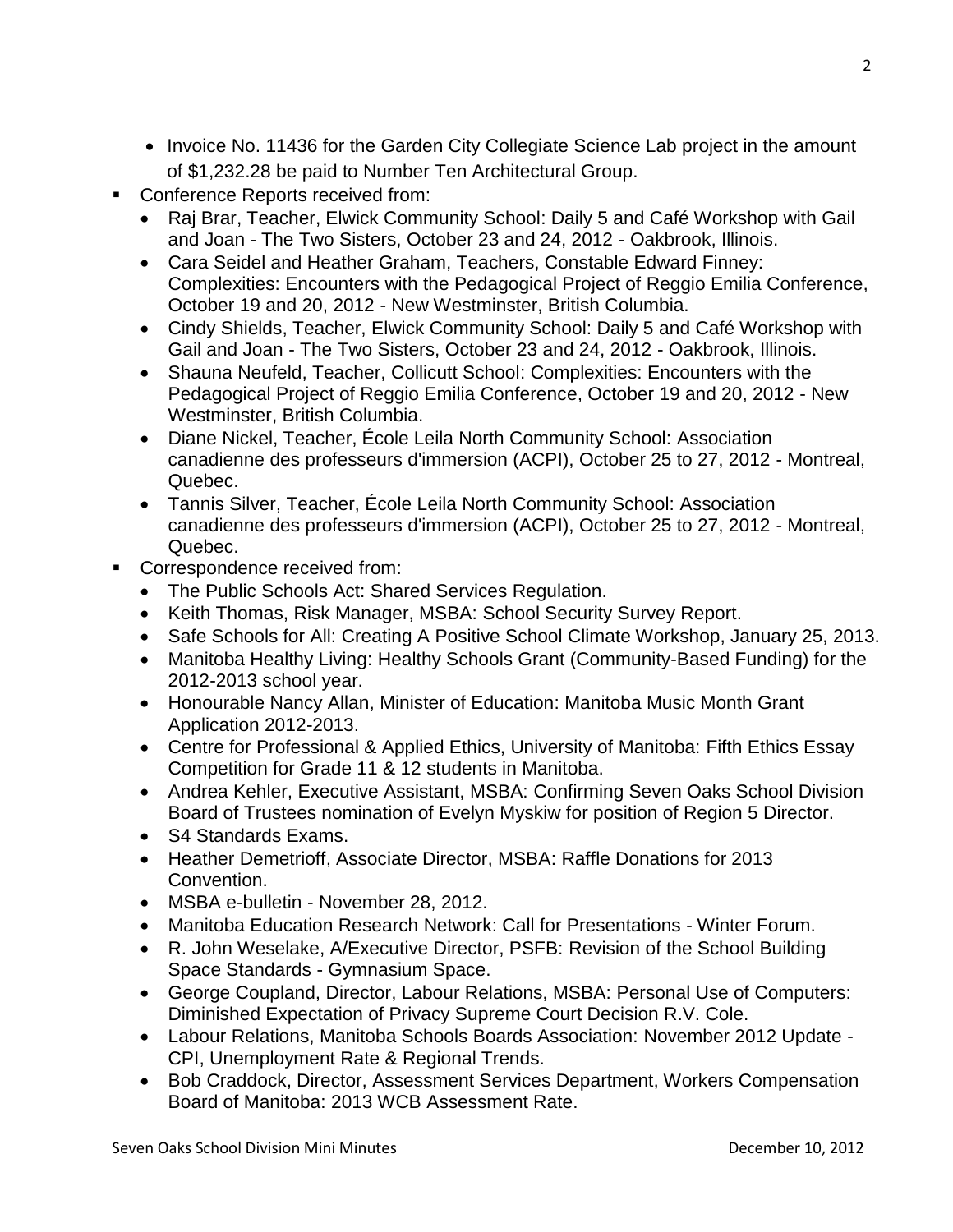- Manitoba News Release: November 23, 2012 Manitoba Government Proposes New Job Leaves for Families Coping with Traumatic Events Involving Children.
- Manitoba News Release: November 28, 2012 Province Introduces Legislation that would Help Strengthen Community Schools, Make Manitoba an Education Leader.
- Manitoba News Release: November 29, 2012 Manitoba Introduces Legislation that would Strengthen the Role of Parents in the Education System. Parent Involvement Supports Student Success: Allan.
- Manitoba News Release: December 4, 2012 Province Supporting Safe and Inclusive Schools by Introducing Strong Anti-Bullying Action Plan: Allan.
- Warren Borgford, Technical Services Engineer, MB Infrastructure & Transportation, Highway Operations: Proposed Agreement for a Fibre Optic Conduit and Cable to be Placed Along & Under a Portion of PTH 9 and PTH 101 - From City of Winnipeg Limits to West St. Paul School, in the RM of West St. Paul.
- Marc Zienkiewicz, The Selkirk Journal: November 22, 2012 Council to ask for lowering of speed limit (in the school zone going past West St. Paul School).
- Gerald Farthing, Chairperson, Public Schools Finance Board: PSFB Staff Change beginning November 26, 2012, John Weselake will be the Acting Executive Director at The Public Schools Finance Board.
- Geri Aronson, The Public Schools Finance Board: PSFB Staff Change Gerard Lesage is the Acting Deputy Executive Director at The Public Schools Finance Board.
- John Weselake, Acting Executive Director, The Public Schools Finance Board: Andrews Early Learning Centre - Victory School - Approval to Re-Design.
- Marcel Bérubé: Thank you from the Bureau du l'éducation française for letting them attend the Divisional P.D. Day.
- Pembina Trails School Division: Community Report.
- Honourable James Moore, Minister of Canadian Heritage and Official Languages: Information package: 200th Anniversary of War of 1812.
- Education Manitoba, Volume 11, Number 1 October 2012.
- Jennifer Howard, Minister Responsible for the Status of Women: Manitoba government launches new multi-year domestic violence prevention strategy and new public awareness campaign preventing violence against women.
- Canadian Education Association 2011-2012 Annual Performance Report.
- The Indo-Canadian Telegram November/December 2012: Article: Youth Sparkle at Maples Diwali Festival.
- The Manitoba Teacher December 2012: Article: Lights, camera: 7 Oaks TV is on the air.
- Ugandan Teachers' Visit June 2012.
- Community Legal Education Association Winter 2012 Newsletter.
- Choose Your Voice Kit.
- Appointed Peter Krahn to the position of Divisional Principal (responsible for the Wayfinders Program) effective February 4, 2012.
- Appointed the following to Limited Teacher-General (Term) contracts:
	- Jenny Bilodeau, full-time (1.00), effective November 23, 2012 to June 28, 2013